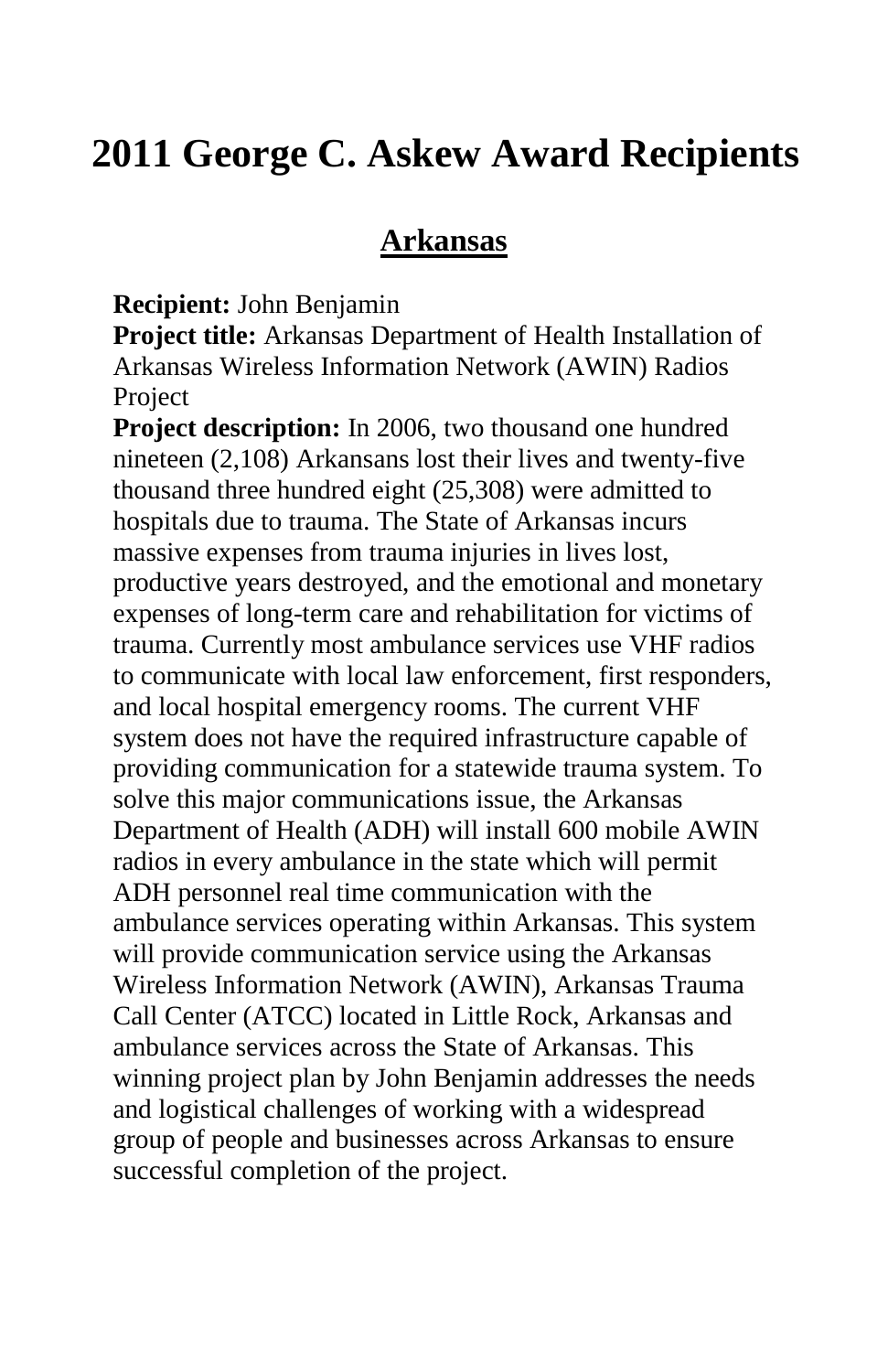### **California**

**Recipient:** Cor V Shaffer

**Project Title:** Avoiding the Tragedy of the Commons in Lake Hodges

**Project description:** Lake Hodges is an important local water resource in San Diego. This resource is currently shared by the City of San Diego, Santa Fe Irrigation District, San Dieguito Water District, San Diego County Water Authority, the San Dieguito River Conservancy, City of Escondido, and numerous other public and private stakeholders. However, no one manages this shared resource. Due to lack of management, the 2011 regional Emergency Storage Project (ESP) that will connect Lake Hodges to Olivenhain Reservoir and the regional water supply is riddled with land mines caused by serious water quality problems. This Capstone project fosters links between stakeholders that creates a long term commons management approach for Lake Hodges and the supporting watershed. Key objectives include: facilitating coordination meetings with shared stakeholders to identify a shared vision for lake and watershed management, preparing a scope of consulting services with project stakeholders that will be used to create an engineering report identifying watershed improvements for Lake Hodges, identifying funding for lake management studies/projects using existing stimulus funding opportunities, and obtaining regulatory support for integrated regional projects related to management of urban runoff.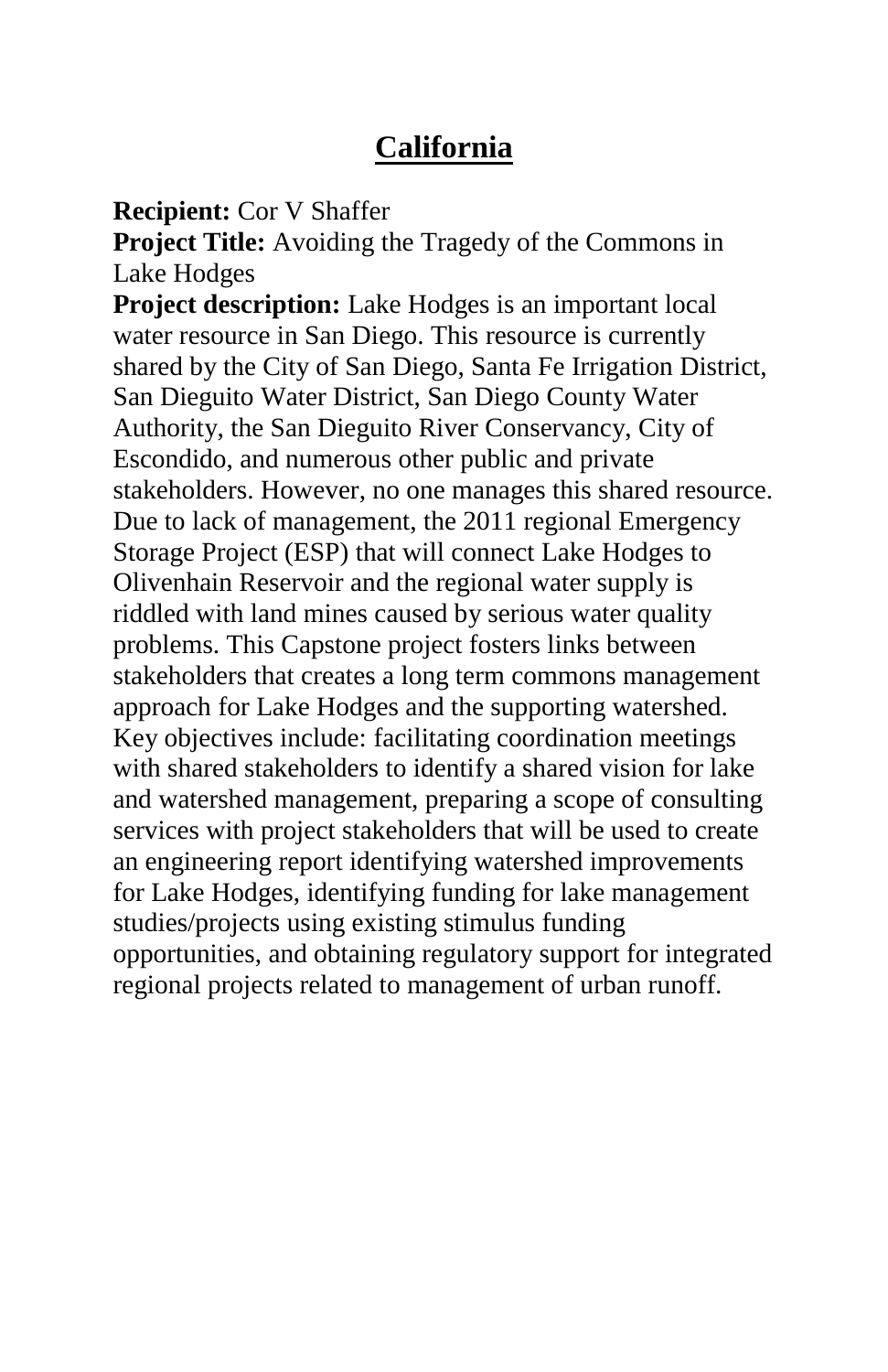# **Florida**

**Recipient:** Joshua Salazar

**Project Title:** Streamlining Processes to Expedite Transportation Congestion Projects

**Project Description:** Identifying effective and efficient projects to meet operational, capacity and safety needs and to implement transportation congestion projects quickly and effective.

# **Graduate School**

**Recipient:** Joi L. Brown-Thompson

**Project Title:** Transportation Sector Network Management WebTA Self-Entry

**Project description:** Mrs. Brown-Thompson improved the management and administration of the time and attendance submissions within TSNM in four and half months by overseeing the transition of a paper-based system to a selfentry time & attendance system. She oversaw the development of time and attendance progressive tools and resources for TSNM workforce of approximately 251 onboard employees. She superbly monitors timecards on a biweekly basis to ensure compliance with the Transportation Security Administration policies. Mrs. Brown-Thompson's dedication and focus to her job has greatly assisted TSNM in the efficient operation of time and attendance administration.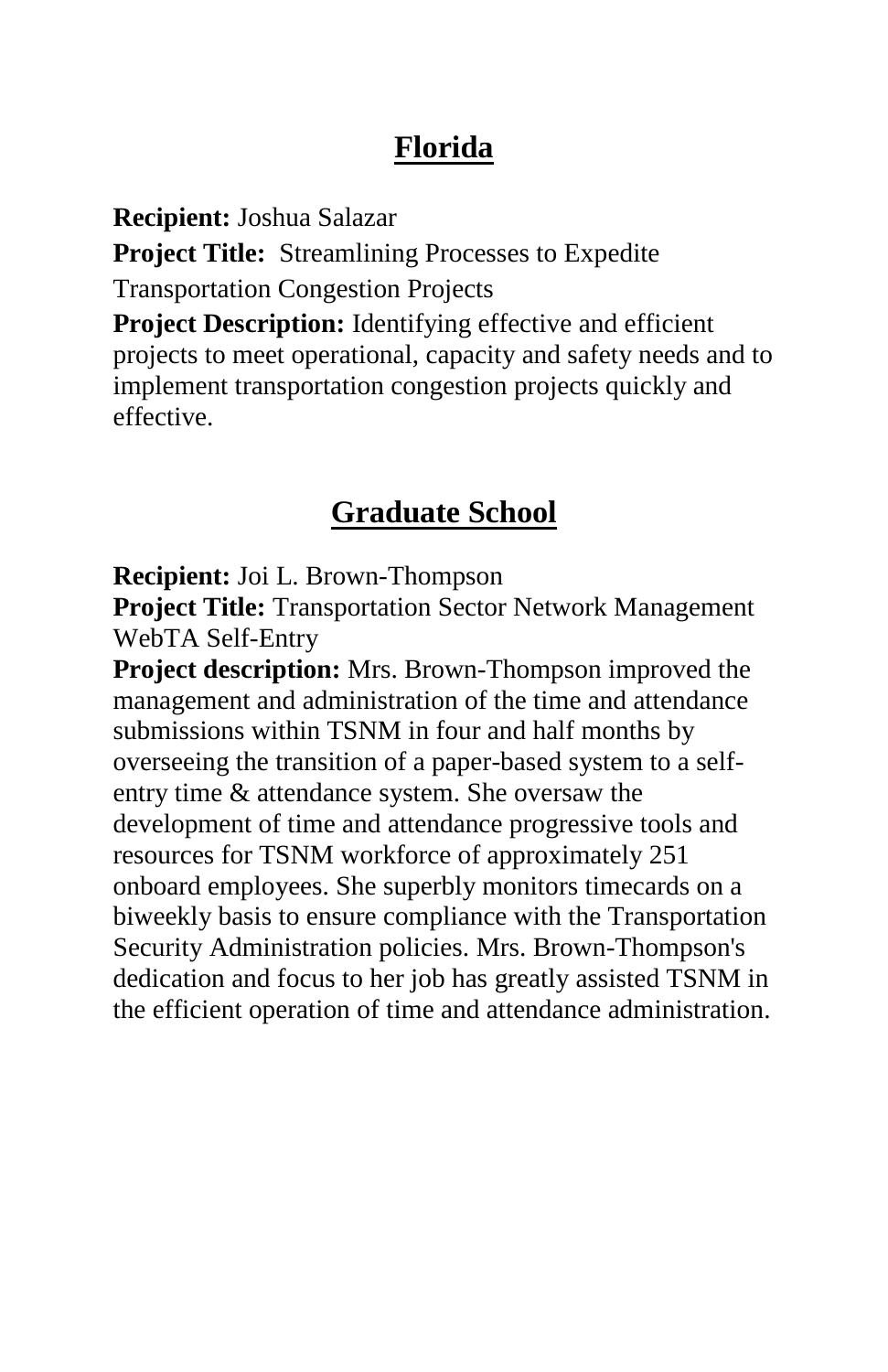#### **Idaho**

**Recipient:** David Peters

**Project Title:** Juvenile Mental Health Court Starter Kit **Project Description:** Juvenile Mental Health Court Starter Kit provided a detailed step-by-step guide for Children's Mental Health employees in the Department of Health & Welfare to change practices of youth mental treatment from costly residential facilities to a method whereby youth could remain at home with accountability of treatment through the courts. This more efficient and effective treatment method resulted in agency cost savings, lower recidivism rate of graduates, higher graduation rate, and improved participant function. Another side benefit was improved family functioning as the whole family system got the treatment through their involvement. By comparing costs of current treatment methods to the improved court system, savings were approximately \$25,000 per youth. When multiplied with the large number of youth being treated throughout the state, the money saved is huge—well into the millions. David demonstrated excellent management skills in designing and implementing his project using skills provided in the CPM Program curriculum. His leadership gave vision to stakeholders of the intended outcome. David worked with and through others and developed partnerships and relationships with other agencies conducive to fulfilling his goal. From a systems-thinking approach, a multidisciplinary team worked to bring David's vision to fruition. Following good project management techniques, David was able to complete and evaluate his project, realizing the benefits to his agency and to the State of Idaho.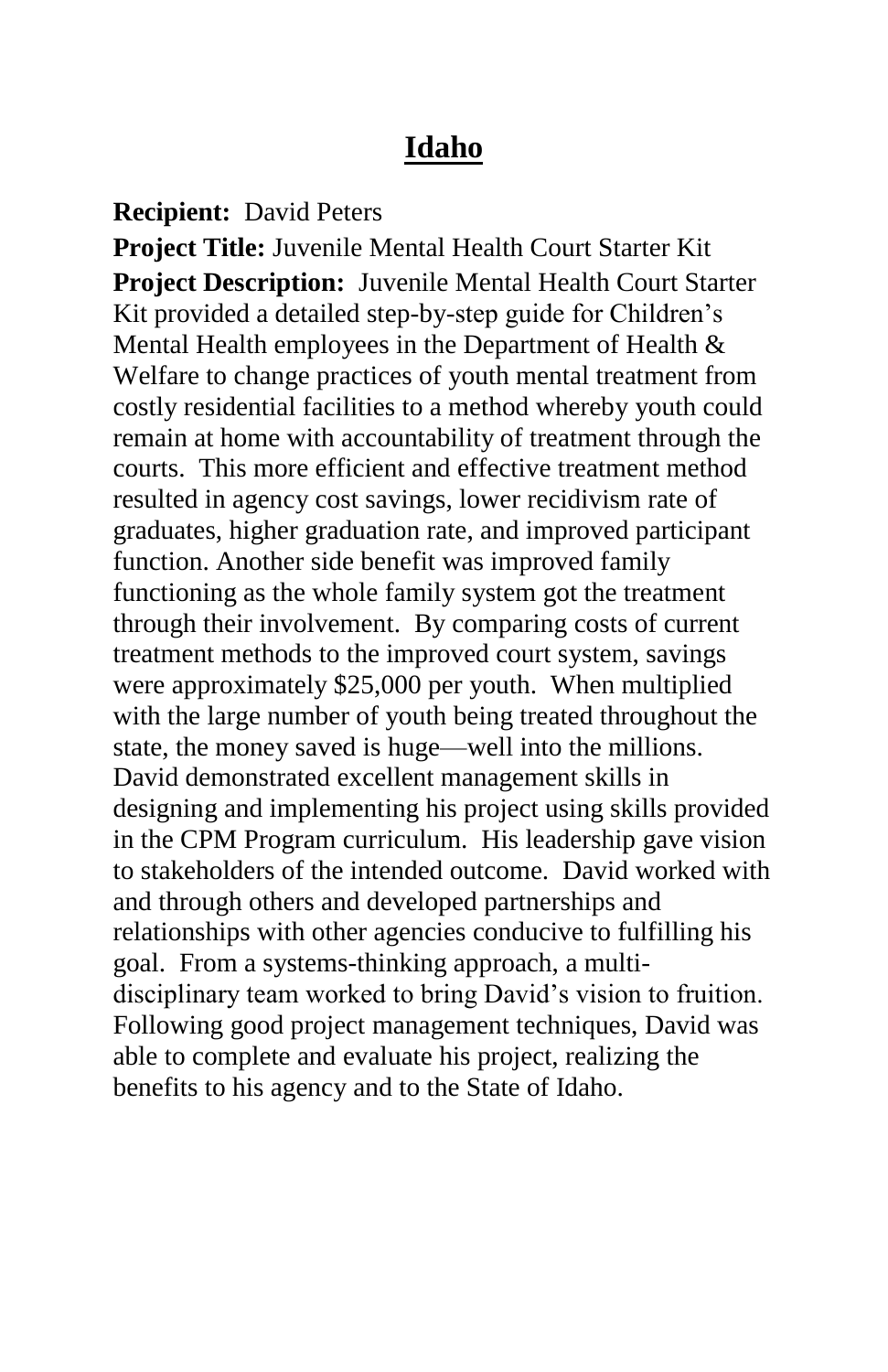### **Kansas**

**Recipient:** Agamani Sen

**Project Title:** Increase Design-Build Projects for Douglas County Public Works

**Project Description:** As public service employees, we are forever trying to do more with less. In that effort Agamani was searching for a solution to construct more culverts and bridges in less time and with less resources so more projects could be constructed in a given year. There were some precast structures already available in the market but they did not satisfy these two primary criteria, until Agamani came across one manufacturer who was ready to build the entire structure including footings and wingwalls in precast concrete sections for a lower price and also completely eliminating the need for any traditional cast-in-place construction. These products have been used for several culvert constructions. The construction times for these projects were reduced to one-fourth of the time that would have been traditionally required. Moreover, the installation of these structures does not require any special construction skills. Now that the county crew has become expert in installing these structures, they are venturing into using these products for smaller size bridge replacement projects with span varying from 20' to 35'. Typically these bridges are contracted out for design by consultants and constructed by contractors. By doing the design in-house and constructing with county crew, they will be saving about  $150K (+/-)$  per bridge project which will in turn make it possible to construct more projects.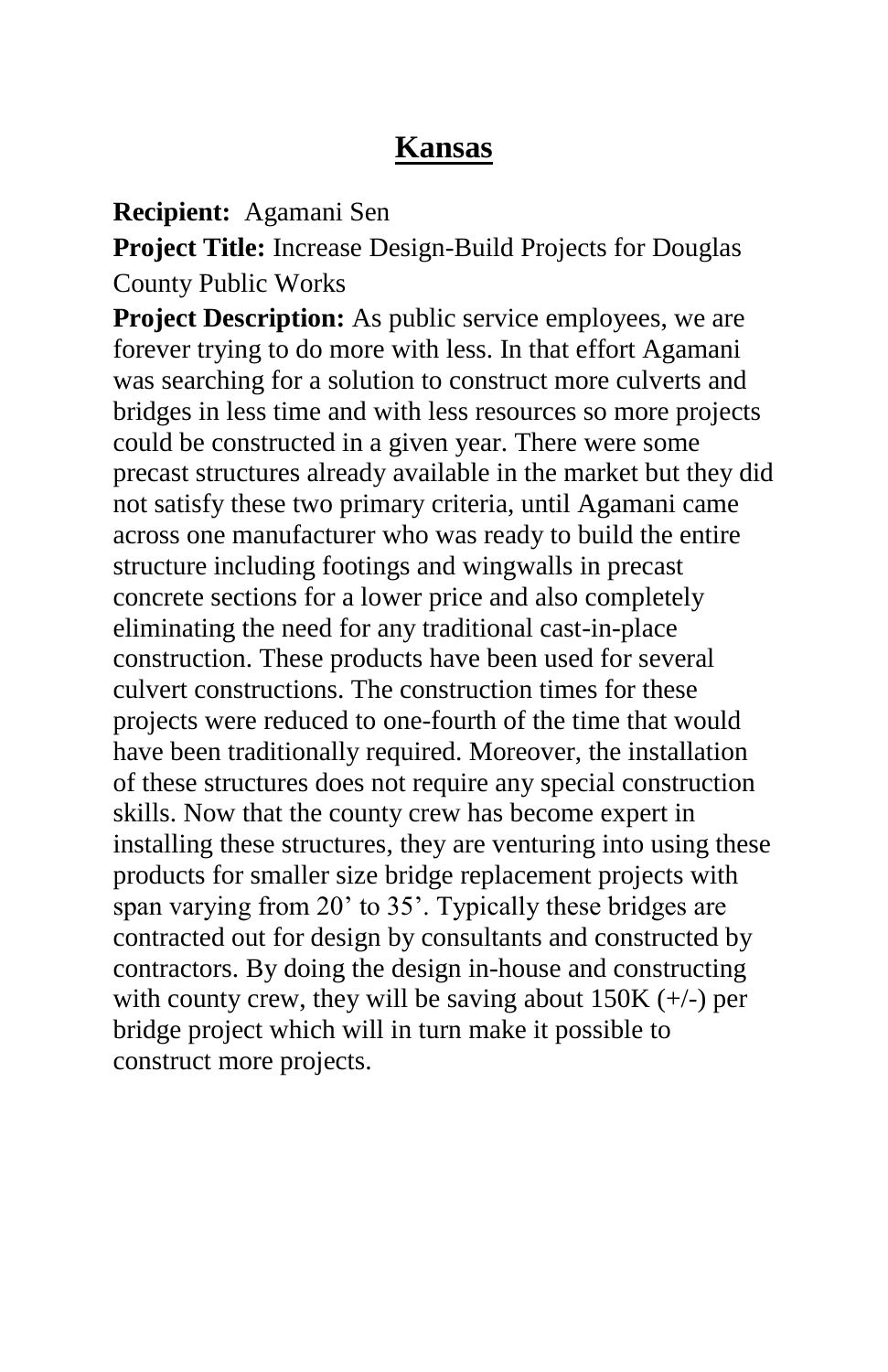# **Kentucky**

**Recipients:** Bruce Cottew, Mark Cool, Kim Goodwin, Steve Davis, Jon Wilcoxson

**Project Title:** ABC Mapping (No Title)

**Project Description:** This team was asked to map the wet precincts within Kentucky for determining which parks would be eligible to serve alcohol. This team not only developed the maps electronically, but the ability to update the maps after any wet/dry votes. Deputy Commissioner Randy Fawns stated that this team saved the state \$13,000 to \$15,000 in set-up expenses. That does not include the future savings for their work. The group also included wineries, golf courses in the mapping information. The data base was developed and a connection for updating the maps for the changes that will happen due to the 2010 census data. Other uses for this data would be the Board of Elections and Legislative Research Commission too. Each team member also offered to assist ABC in working and understanding the GIS map system.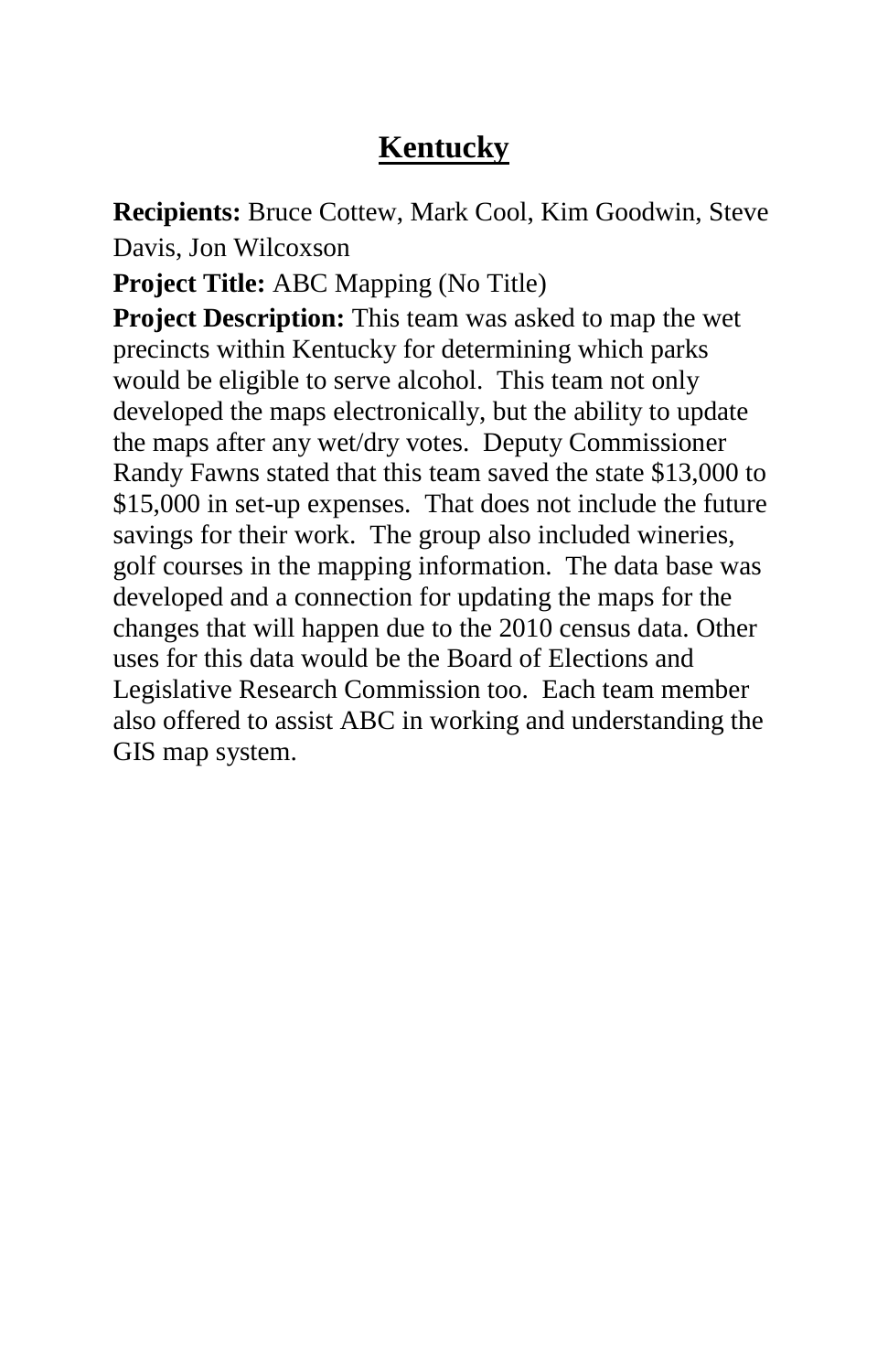# **Metropolitan Washington Council of Governments**

**Recipients:** Shane Cochran, Cathy Kaye, Chikwe Njoku, and Melissa Rivord.

**Project title: Operation Snowflake** 

**Project description:** The group's project focused on regionalizing snow removal and parking policies during major snow events. The project was identified in response to comments received at the Metropolitan Washington Council of Government's April 2010 Leadership Forum on Snow Response. The group surveyed all jurisdictions within the Metropolitan Washington region as well as jurisdictions across the country to evaluate their codes, ordinances, policies and practices related to snow removal. The key recommendations presented in the policy paper were:

- Standardization in terminology related to snow emergencies, specifically recommending the use of a descriptive identifier such as "Snow Parking Alert" in lieu of "snow emergency";
- Standardization in initiating such an alert;
- Development of an alternate side of street parking policy and local government coordination of off-street parking facilities during Snow Parking Alerts;
- Development of a single, region-wide ordinance related  $\bullet$ to sidewalk clearance;
- Creation of a regional public outreach campaign to ensure public awareness of these policies.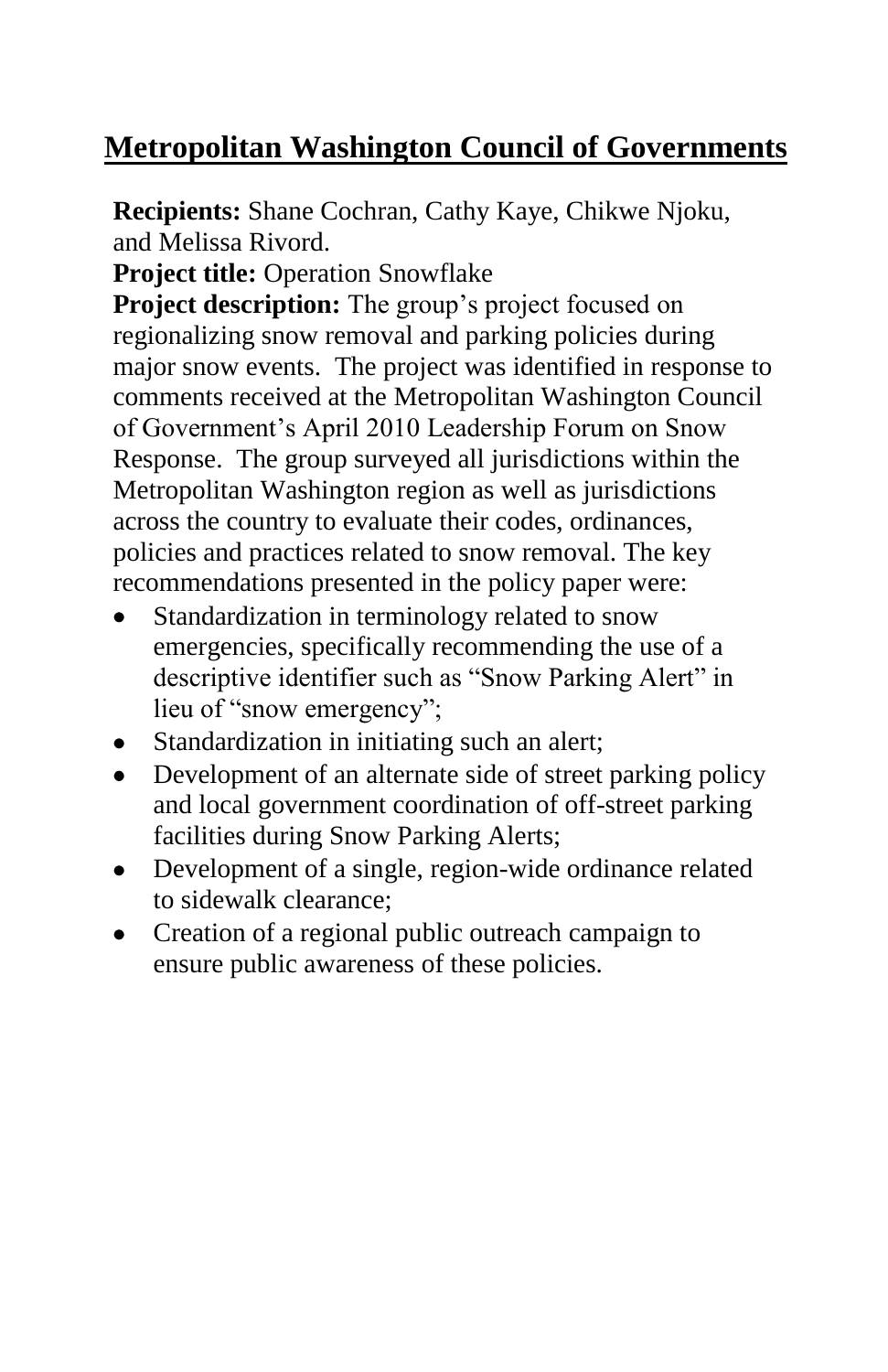### **Michigan**

**Recipient:** Timothy R. Young

**Project Title:** City of Hazel Park's Watershed Program - A New Vision for Public Education in Watershed Management **Project Description:** This Project created a new direction for educating the public in Watershed Management. Since the City of Hazel Park is without streams, rivers, or lakes within its borders; watershed protection is viewed as someone else's problem. A big part of the Watershed Management Plan is Public Education, a key element to a good watershed program. This has continually fallen short of expectations—the information being too broad or technical. It lacks the personal attention needed to draw in the people of a community to take interest in watershed protection. For this project a free booklet was created and an accompanying video (shown on You Tube) to show the residents of Hazel Park exactly how their community impacts the watershed. It was kept simple and non technical, using many photos and video locations within the city to give a personal perspective of how the community can impact something miles away from their city's border.

Following are expected results: Cleaner neighborhoods; residents understand the importance of correctly handling yard debris, cleaning up leaky chemicals from cars or other equipment, and proper disposal of household hazardous chemicals. The city would have a savings because several of its departments, equipment, and manpower would not spend as much time on watershed issues and could be utilized in other areas of public service. Government agencies such as the MDEQ, EPA, Health Departments, and Drain Commissions could divert resources to other areas as well. All this would save tax dollars and allow more time to be spent on equally important programs and services that lack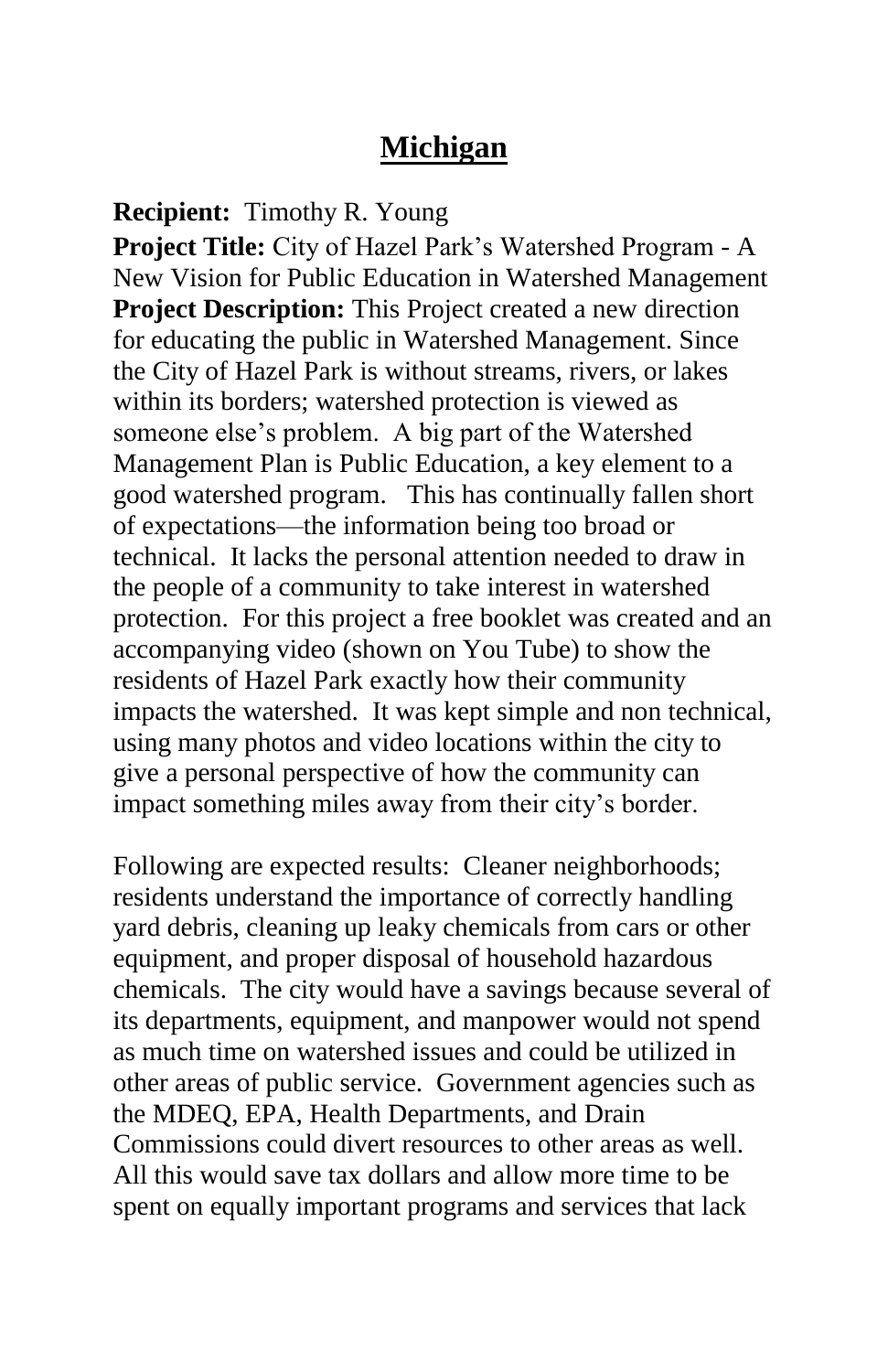attention. Then there is the environment, which is always challenged by something, a good watershed program would help correct issues that harm the environment. The contribution of this project is to create pride in community. It may also be a step in educating the next growing generation in understanding the importance of watershed protection. This project could also be used as a template for other communities working on public education programs.

#### **Mississippi**

**Recipient:** Christopher Mood

**Project Title:** Solution of Problem - Bridge Inventory Critical Deficiency Report (for Mississippi Department of Transportation)

**Project Description:** One of the fundamental tenets of MDOT"s mission statement is to provide a safe transportation network that is "maintained" in an effective, cost-efficient manner. Making sure Mississippi's bridges are safe to the travelling public is the responsibility of the MDOT Bridge Division Rating and Inspection sections. The purpose of this project is to provide Bridge Rating and Inspection with an online tool to track the status of repair/rehabilitation actions of all bridges actively classified as "critically deficient."

#### **Nebraska**

**Recipient:** Captain Kevin Conlon **Project title:** Webcast Recruitment

**Project description:** The purpose of this project is to recommend an alternative method to recruit and educate those citizens interested in employment as a deputy with the Douglas County Sheriff's Office (DCSO). This alternative method would use live interactive webcasts.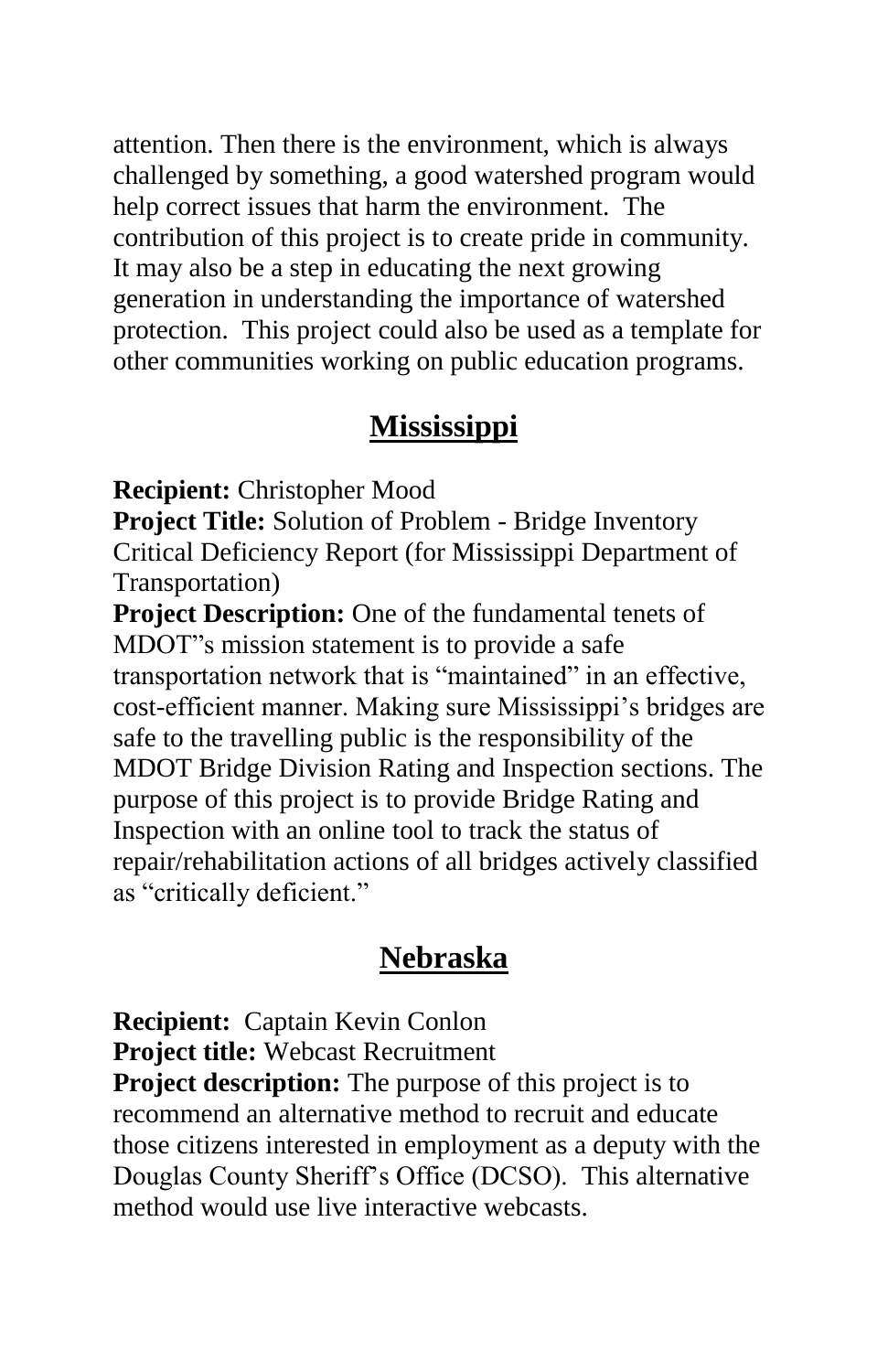# **Nebraska**

**Recipient:** William Brecks, Chief Building Inspector - City of Lexington, Nebraska

**Project title:** ¿Qué es servicio a la público? (What is public service?)

**Project description:** The purpose of this project is to assist public employees in becoming more customer friendly for the Hispanic community in Lexington NE. The project examined why it was important to the community to learn Spanish and the benefits to customer service.

### **New Hampshire**

**Recipient:** Sandra Hyslop and Mary Mayo **Project title:** Empowering School Office Staff **Project description:** This project addressed the problem of school Districts sending in inaccurate or incomplete reporting on "No Child Left Behind" information required by both the State and Federal Governments. Sandra and Mary ran several focus groups with School Superintendents to determine the needs and level of understanding of the requirements. Armed with this information they created a "how to" video on the NH Department of Education website as a tutorial. Since most reports are annual by nature even the districts that had done a good job could forget how to complete their reports. Since this project went live the Commissioner of Education has asked them to replicate the process for other programs. The ROI is a little difficult to estimate but with fewer rejections and "do-overs" the savings in cost in time and personnel are formidable. If you have need for any other information please let me know.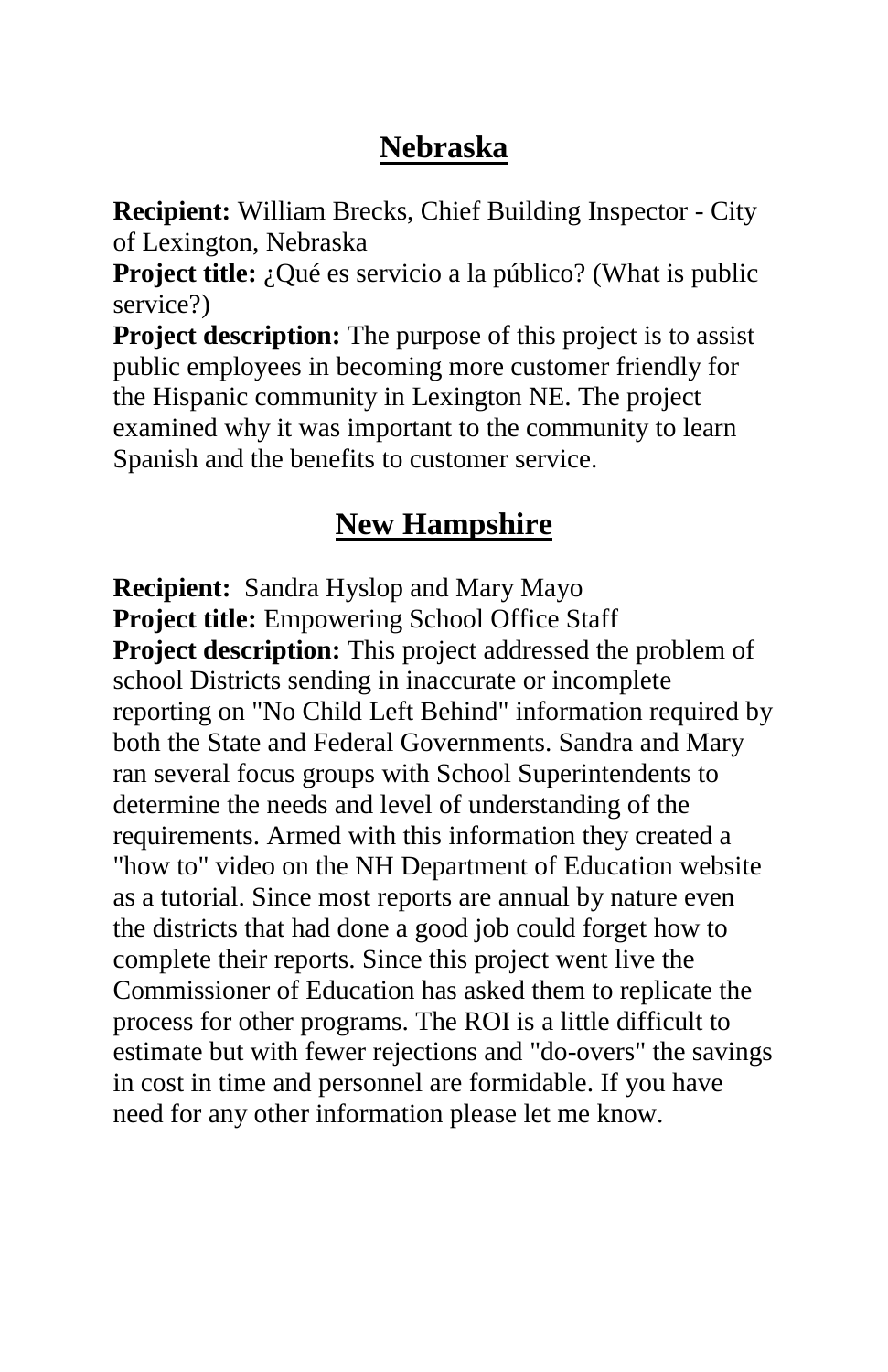# **North Carolina**

**Recipient:** Tamara Barnes

**Project title:** Citing Violations of Child Care Requirements Consistently Across the State

**Project description:** The Division of Child Development (DCD) in the Department of Health and Human Services is the agency that regulates child care in North Carolina. Violations of child care requirements can be cited at visits to child care facilities for noncompliance with child care requirements or for violations associated with complaints and abuse/neglect reports. Documentation of child care requirements may result in taking an administrative action against a child care facility.

Many child care operators appeal administrative actions to the Office of Administrative Hearings. This involves a long process for both the childcare operator and the DCD staff. The State may lose administrative hearings when DCD customers – child care operators – are not treated fairly and consistently. In addition, State employees lose their credibility with the public when this happens. Currently, there is not a well defined system that ensures child care consultants are citing violations reliably.

After the team analyzed the data they determined four primary areas of inadequacy and created an implementation plan (including specific action steps and timeframes) to address these inadequacies.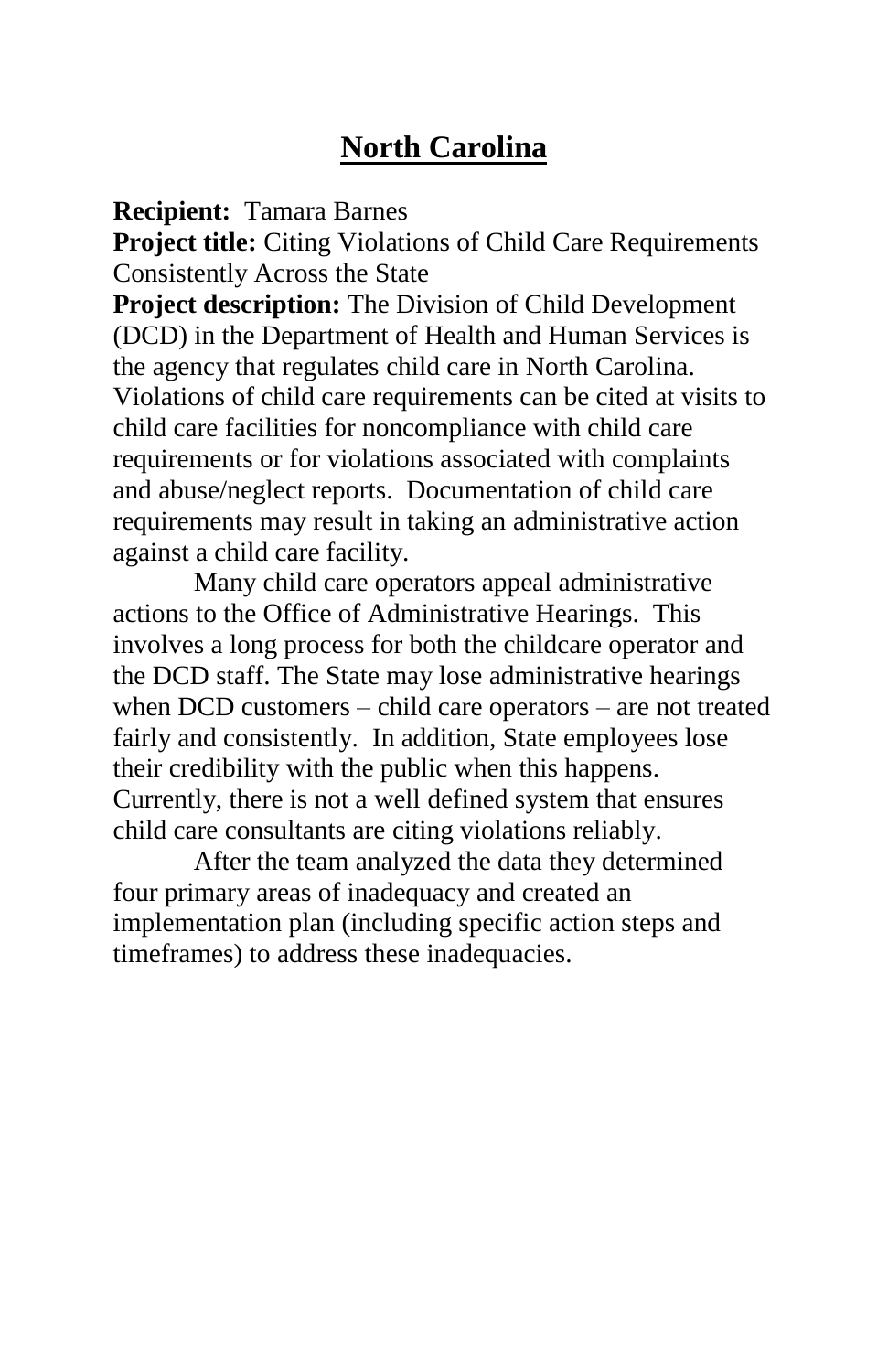# **Ohio**

**Recipient:** Jeff Coffman, Bobbie Doneghy, Lorraine Winters, Eric Smith, M.Trent Williams **Project title:** State Library of Ohio Marketing Plan Development

**Project description:** The State Library of Ohio is a resource for all state agencies as well as local governments and is available to do research, gather and send resources directly to government agencies and individual staff at those agencies. There are several benefits that the SLO can provide to government agencies but many employees do not know of these resources. The team was charged with establishing a marketing plan to assist the SLO in promoting and marketing its services to state employees. By looking at existing materials, touring the main library, reviewing the website, interviewing SLO employees and conducting a patron survey, the team identified underlying concerns that kept the SLO from moving forward and limited the SLO's ability to serve state employees.

# **Oklahoma**

**Recipient:** Melissa Milburn **Project title:** The Roof Lease Project **Project description:** This project involved team building to brainstorm and benchmark a policy and procedure for equipment that will prolong the useful life of the roofing system. Since Melissa's agency manages and maintains approximately 18 buildings, this can add up to significant savings of time and money.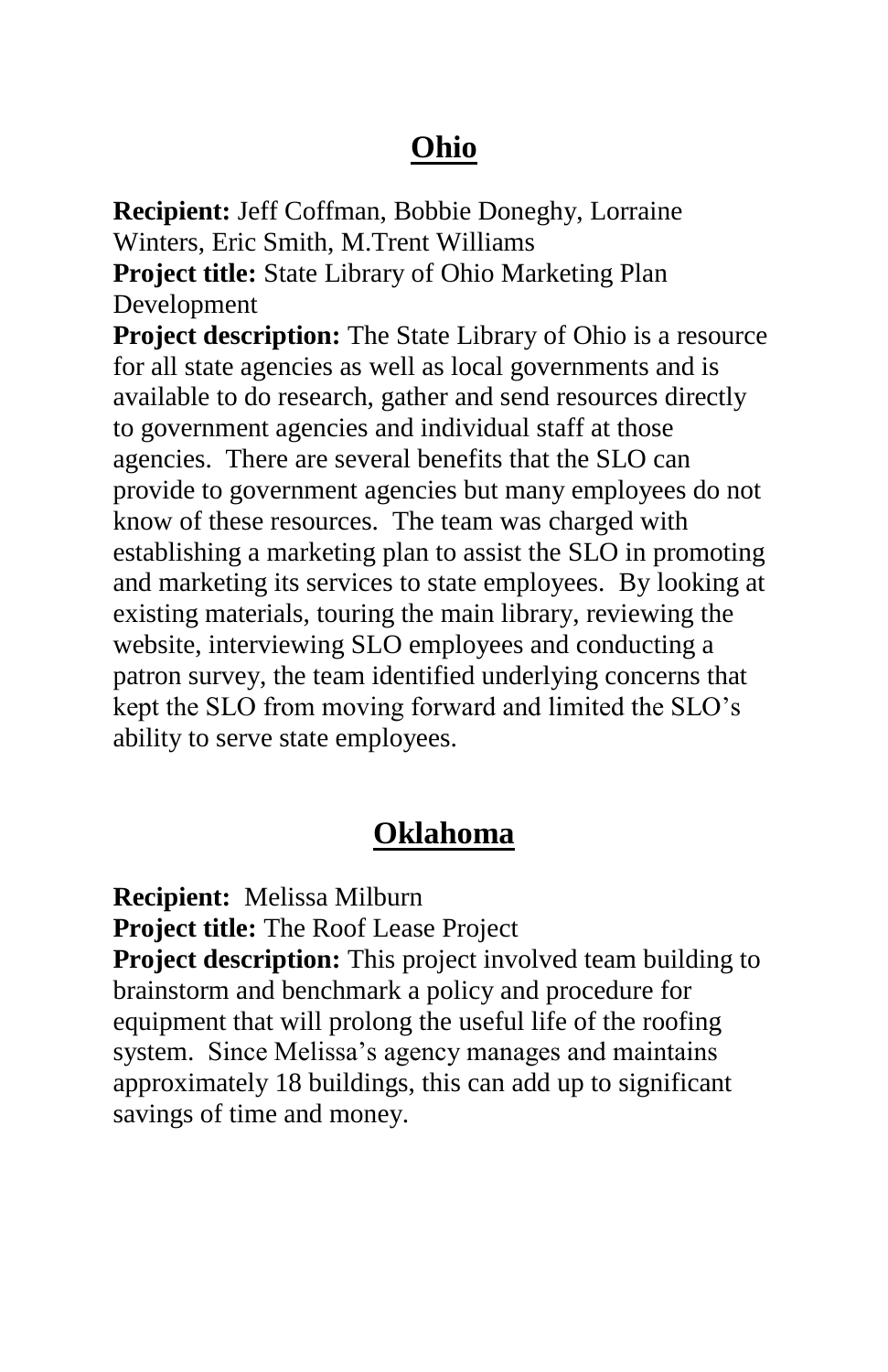# **South Carolina**

#### **Recipient:** Sylvan D. Proser **Project Title:** No Title

**Project Description:** This project focused on an evaluation of the efficiency and effectiveness of the state's collection efforts of sales and use tax owed by taxpayers as a result of e-commerce activities. States (including South Carolina) are losing billions of dollars annually. Sylvan reviewed the exponential increase in lost revenues over the last decade and suggested various ways to address the situation. In South Carolina, total state and local sales and use taxes due on ecommerce rose from \$315 Million in 2007 to a projected \$495 Million by 2012. Approximately 75% of those taxes actually due are collected. Thus, in 2010 approximately \$280 Million will be collected. This will reflect a loss of \$95 Million. By 2012, the projected loss will be \$125 Million. The total losses have been increasing at approximately 10% per year since 2007. Thus the projected loss in 2017 will be nearly \$200 Million from e-commerce.

Sylvan researched several possible approaches to remedy the situation. These approaches included administrative form changes, adjusting tax tables, taxpayer education, increased enforcement, and various legislative approaches. These approaches were presented detailing the advantages and disadvantages of each and the likelihood of action in the current political environment. His analysis was thorough, comprehensive and well-documented. His project will serve as an outline of how the state should address this increasingly complex issue, and his suggestions for administrative remedies could result in several million dollars in increased revenue collections.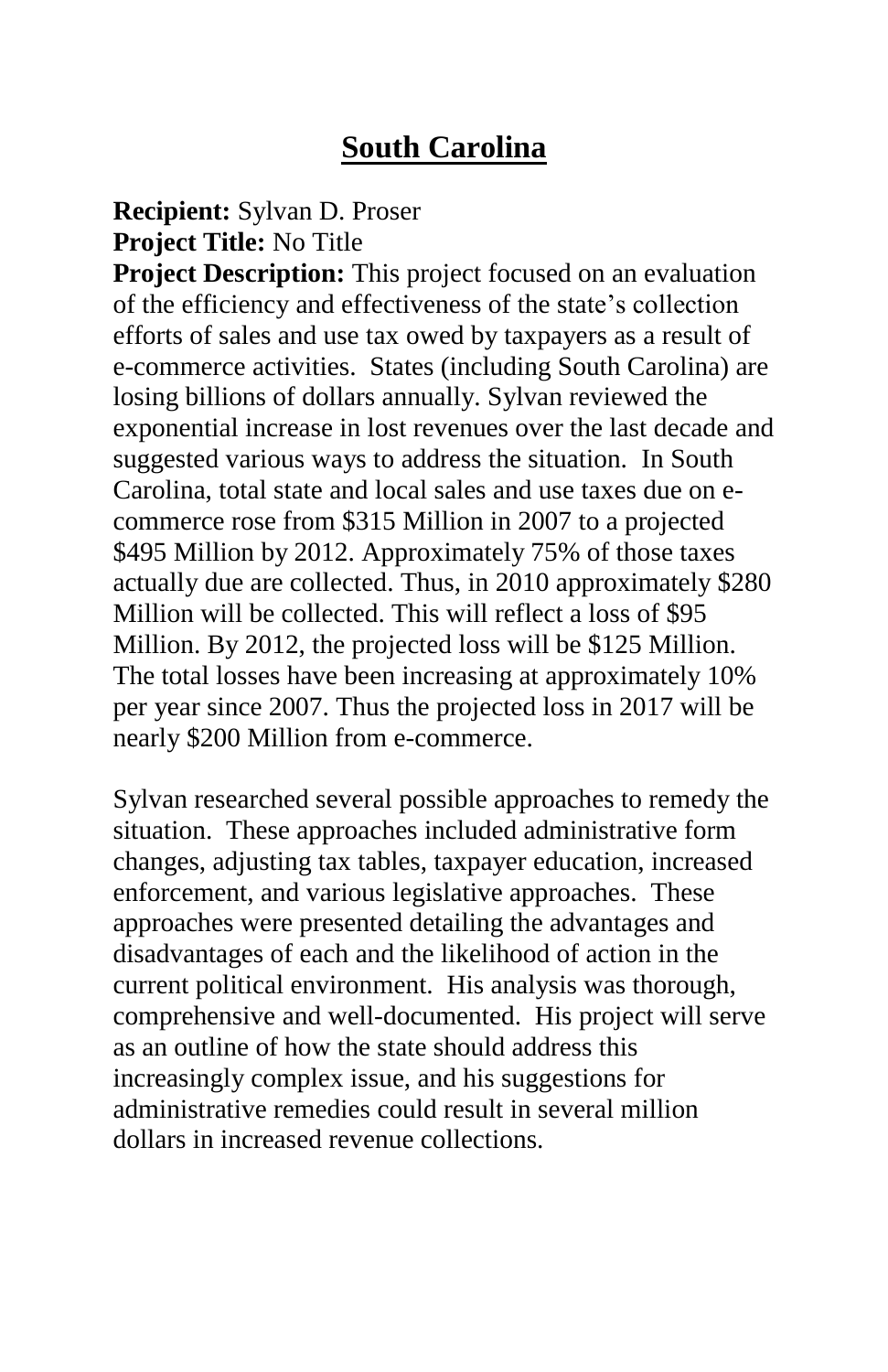#### **Texas**

**Recipients:** Carl White and Anthony Wilson **Project Title:** Lake Nasworthy Parks: An Assessment of Public Priorities for Development and Operations **Project Description:** Before this project, there was a lack of management and direction in terms of the development and operations of the Lake Nasworthy parks in West Texas. Carl White and Anthony Wilson were charged by the San Angelo City Manager to assume management of these parklands and recommend an appropriate plan of action. In doing so, White and Wilson determined to establish priorities regarding the development and operations of these parks via public input (survey and social media polling), focus group discussions, and interviews with some stakeholders or similar service providers. They also included research of professional texts/articles on lake facility development and operations, internet searches on lake park facilities and operations, and information from other cities and entities via direct contact or through professional organizations. Through this broad and thorough research, decisions were made for the Lake Nasworthy Parks that garnered public support and partnership.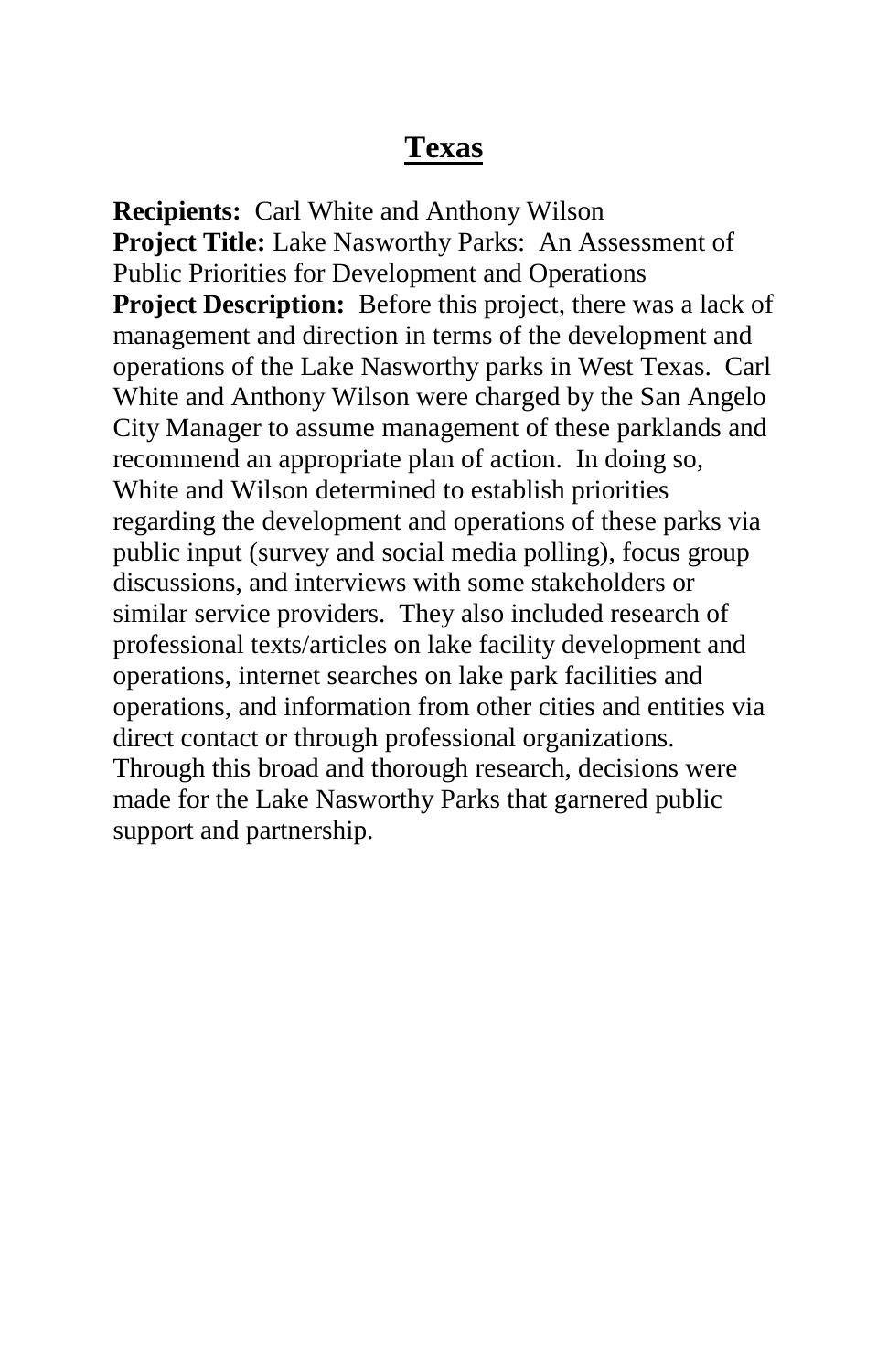## **Utah**

**Recipients:** Helen Knipe, Brad Loveless, Michelle Matsuura, Thomas Roylance, Brett Slater, Wesley Starkenburg, David Wade

**Project Title:** Early Adolescent Seat Belt Awareness Research Team

**CPM Project Summary:** The Utah Highway Safety Office chartered a CPM team to conduct research on Utah's 10-14 year olds in order to gather information about the current seat belt use habits of children in this age group, identify their current level of traffic safety knowledge, find out what might motivate them to make safe choices, and receive recommendations for targeting this group with traffic safety information. The resulting Early Adolescent Seat Belt Awareness Research Team (EASBART) created a survey, with the guidance of the HSO occupant protection program manager, and targeted a sample size of 1,000 responses. The team ultimately surveyed and hand-tabulation nearly 4,000 surveys. The data showed that for this age group, peers and parents play critical roles in influencing behaviors. With each year, the influence from peers can be the primary factor in getting this age group to buckle up. In this era of technology, this age group has many more ways to communicate with each other and entertain themselves, but these means also present many more ways to reach them. The EASBART's research also led it to a potential model program recently created by another state that combines both of the methods for messaging recommended by Utah's youth.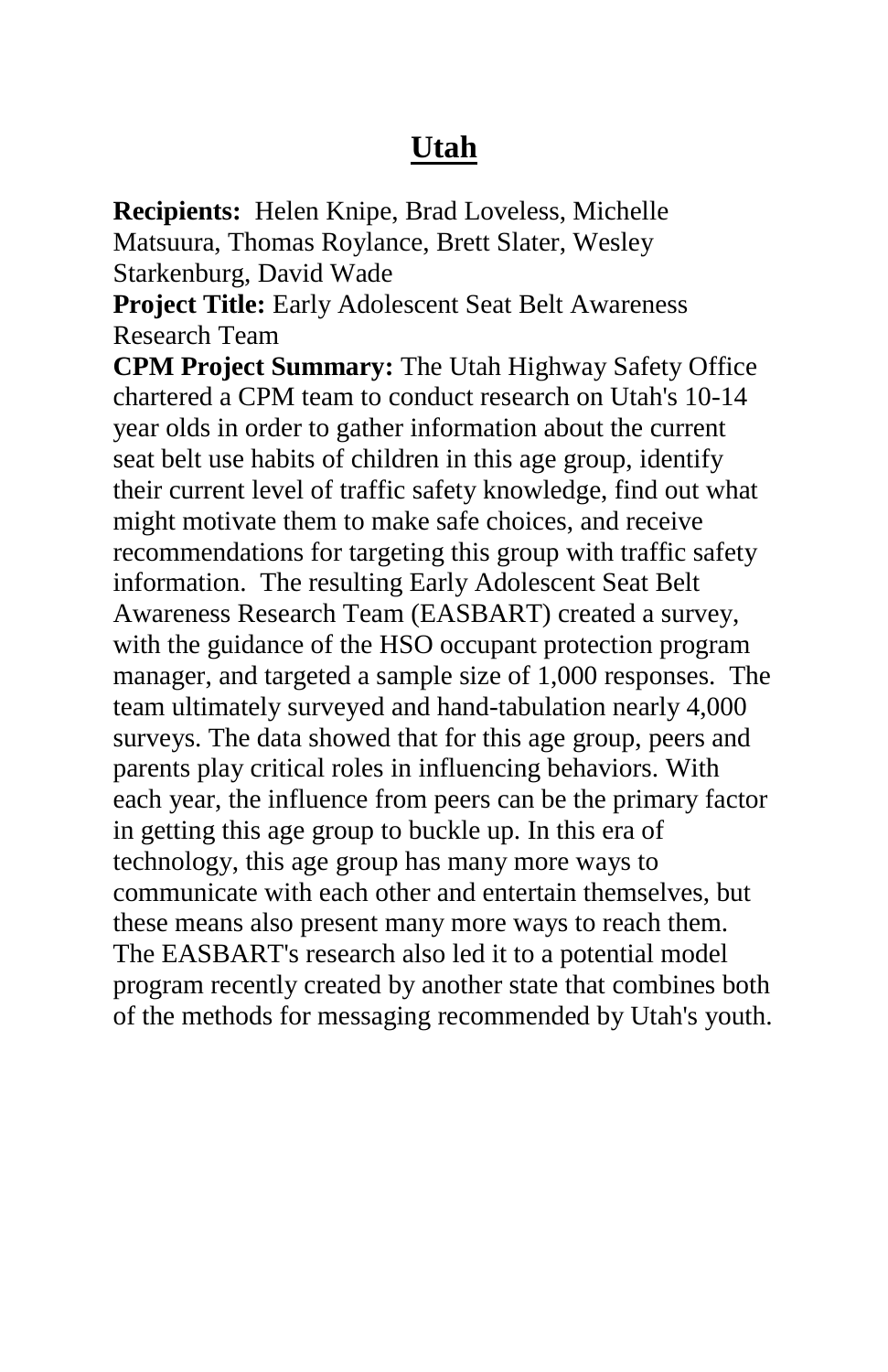# **Washington D.C.**

**Recipients**: Wonok Kim (note: team also included Christine Arena, Candyce Hughes and Andres Marquez-Lara) **Project title:** Reducing the Risk of Harm to Patients Through Medication Administration Documentation **Project description**: This project aimed to enhance patient care by reducing the rate of missing documentation around medication administration at the DC Department of Mental Health Saint Elizabeths Hospital. Using Six Sigma methodology, the project team completed the project's five phases (define, measure, analyze, improve, and control) over a 12 month period beginning October 2009. In January 2010, when the team started measuring the performance, the missing documentation rate at the Hospital was 1.28%. The project goal was to reduce this rate to 0.5% by December 2010. We reached the goal earlier than the target date: in October 2010, the missing documentation rate fell to 0.46% and declined further to 0.29% by December 2010. This successful outcome of the project not only contributed to a reduction of the risk of harm to patients in care but also led the Hospital to become a more data driven organization. The demand for data continued to increase throughout the agency and the utilization of data among the management staff and clinicians also notably increased. Along with the recognition and support from the leadership of the Hospital, as of 2011, the project team members are currently leading a few other projects that utilize the six sigma methodology and lessons learned from the CPM training course.